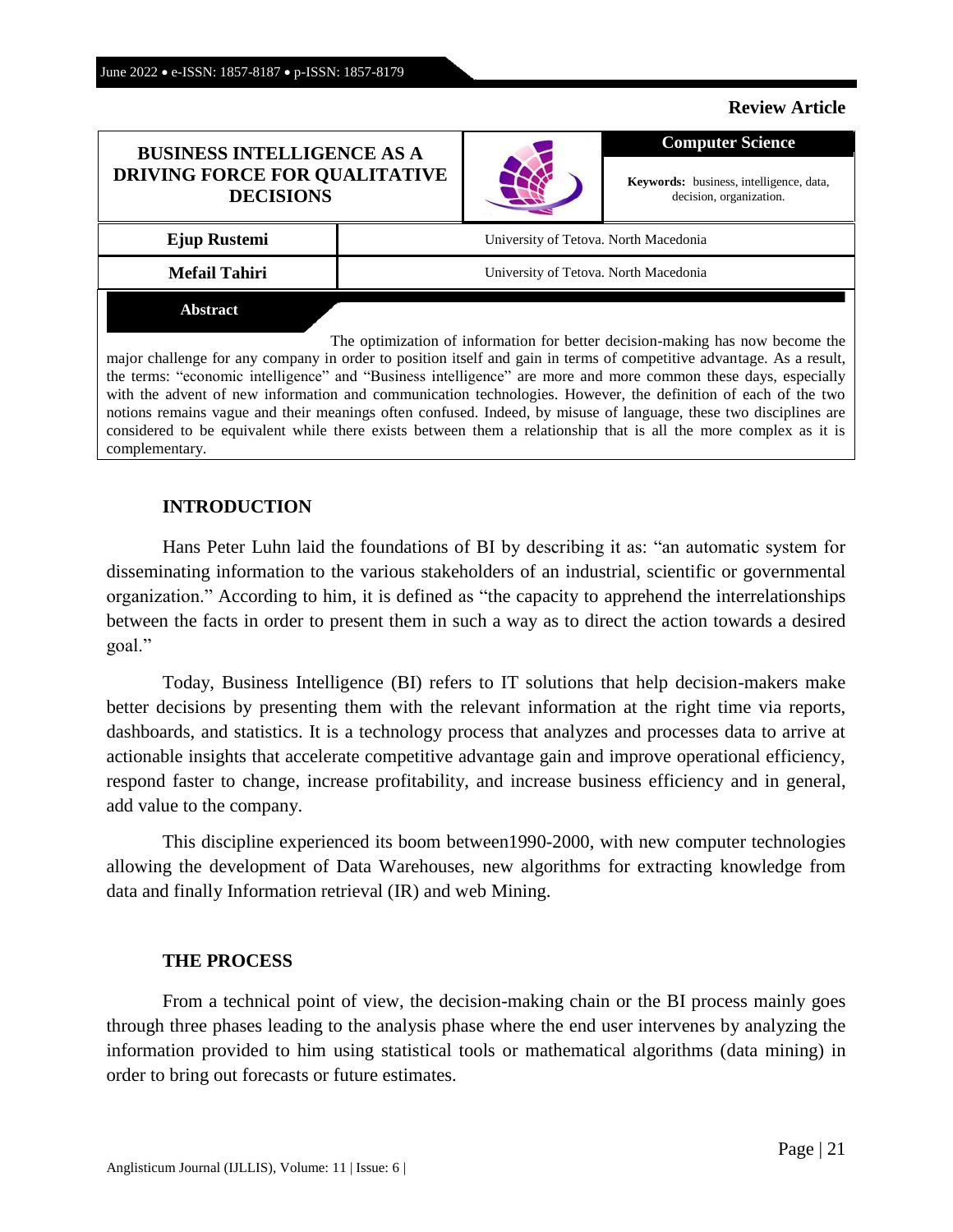The decision-making chain can be summarized in three main phases:

#### *Phase 1: Collection, integration and feeding*

The first phase of the BI process is the supply phase. This phase will involve ETL (Extraction-Transformation-Loading) processes which will be responsible for recovering all the necessary data from the various storage sources, this is to collect, clean and consolidate data.

### *Phase 2: Modeling and Organization*

The Second Phase of Modeling and organization is a storage phase, it is a question of centralizing the structured and processed data so that they are available for decision-making use. It contains the data warehouse and also involves the notions of cubes and useful datamarts to support business expectations.

### *Phase 3: Restitution and Analysis*

It is in this phase that the various restitution tools will intervene. We will find reporting tools, access portals to dashboards, navigation tools in cubes, or statistics tools.

## **ECONOMIC INTELLIGENCE**

Economic intelligence is defined as a series of coordinated actions involving research, analysis, and distribution of information valuable to economic actors with the goal of exploitation. These numerous acts are carried out legally, with all the required safeguards in place to ensure the preservation of the company's assets, and under the best possible quality, timeliness, and cost conditions. It is therefore a question of acquiring useful information allowing the different levels of the company to develop and implement in a coherent manner the strategy and tactics necessary to achieve their objectives and improve the position of the firm in its competitive environment through better decision-making but not only. Indeed, economic intelligence prolongs the various actions of monitoring by precisely integrating the strategies of influence and the cultural realities linked to each company, to each region.

## **THE PROCESS CONTINUES**

Economic intelligence is a strategic process whose ultimate objective is to make the right decision at the right time. It is based on three fundamental pillars, namely:

Economic intelligence can be defined as a process in five fundamental phases:

#### *Phase 1: Definition of the Need*

The first phase of the economic intelligence process is that of the detection of the need which must be precise and concise. This phase will involve methods such as the SWOT analysis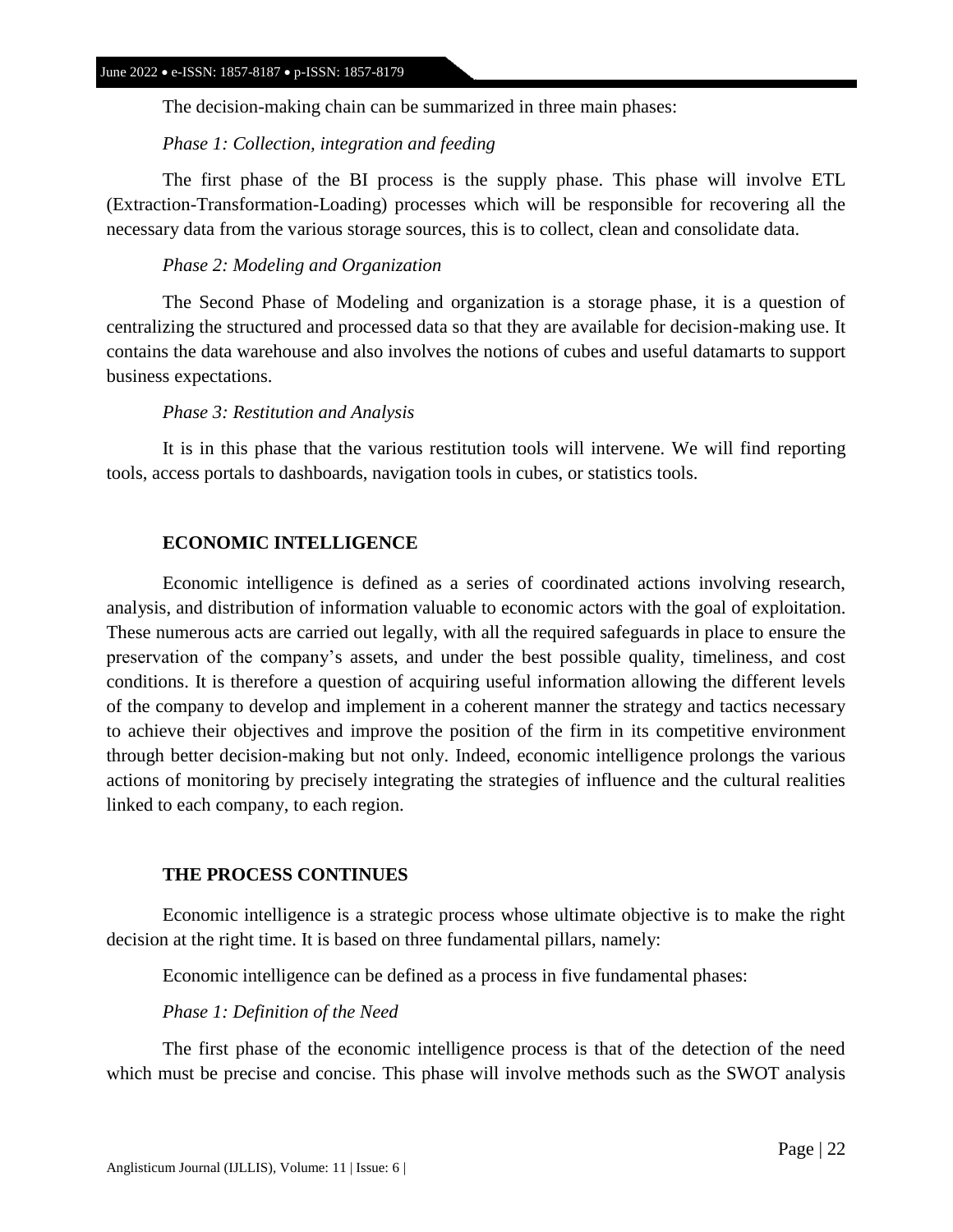and the "Mind mapping" for the detection of the decisional problem and its transformation into an information retrieval problem.

# *Phase 2: Gathering information*

The Second Phase is that of the collection of information, it is a question of identifying and selecting the most relevant sources and ensuring their follow-up through automated monitoring software, RSS feeds or alerts, then collecting and extracts the information deemed appropriate.

## *Phase 3: Information Processing and Analysis*

In this phase, it is a question of processing and analyzing the content but also of formatting the information so that it is clear and concise in order to save time, it is also a question in of interpreting the data collected through content management systems, statistical tools, text mining systems, mapping tools, etc.

## *Phase 4: Dissemination of information*

This is the phase of dissemination of the processed information; it is a question of providing potential users with the right information, at the right time and in the best possible form.

## *Phase 5: Heritage protection/ Capitalization*

At this stage, it is a question of storing the information collected in order to preserve and protect it so that it is accessible and usable when needed. This can be perceived as a construction of a stock through databases or even the intranet.

# **CONCLUSION**

From a general view, and through the preceding definitions, it is legitimate to conclude that it is an aim for the two disciplines of collecting, processing and disseminating information with the aim of optimizing decision-making. What makes the complementarity between these two concepts? And what are the points of difference between them?

The two notions are not actually equivalent, BI is rather focused on product information within the company (internally) through which the company can control the optimization of its activities or its costs. For example, reports of a given product in a specific geographical area for a specific age group, while economic intelligence is based above all on information external to the company with the aim of predicting and avoiding risks and strategic threats to the business and to gain competitive advantage. From where the conclusion that the EI focuses rather on the future since it is a question of foreseeing whereas BI is especially a look on the past since it deals with processing data produced by the company following actions of sales or productions already carried out.

It is also important to note that BI is based on structured information, managed in data warehouses, whereas the practice of EI is based on unstructured information.